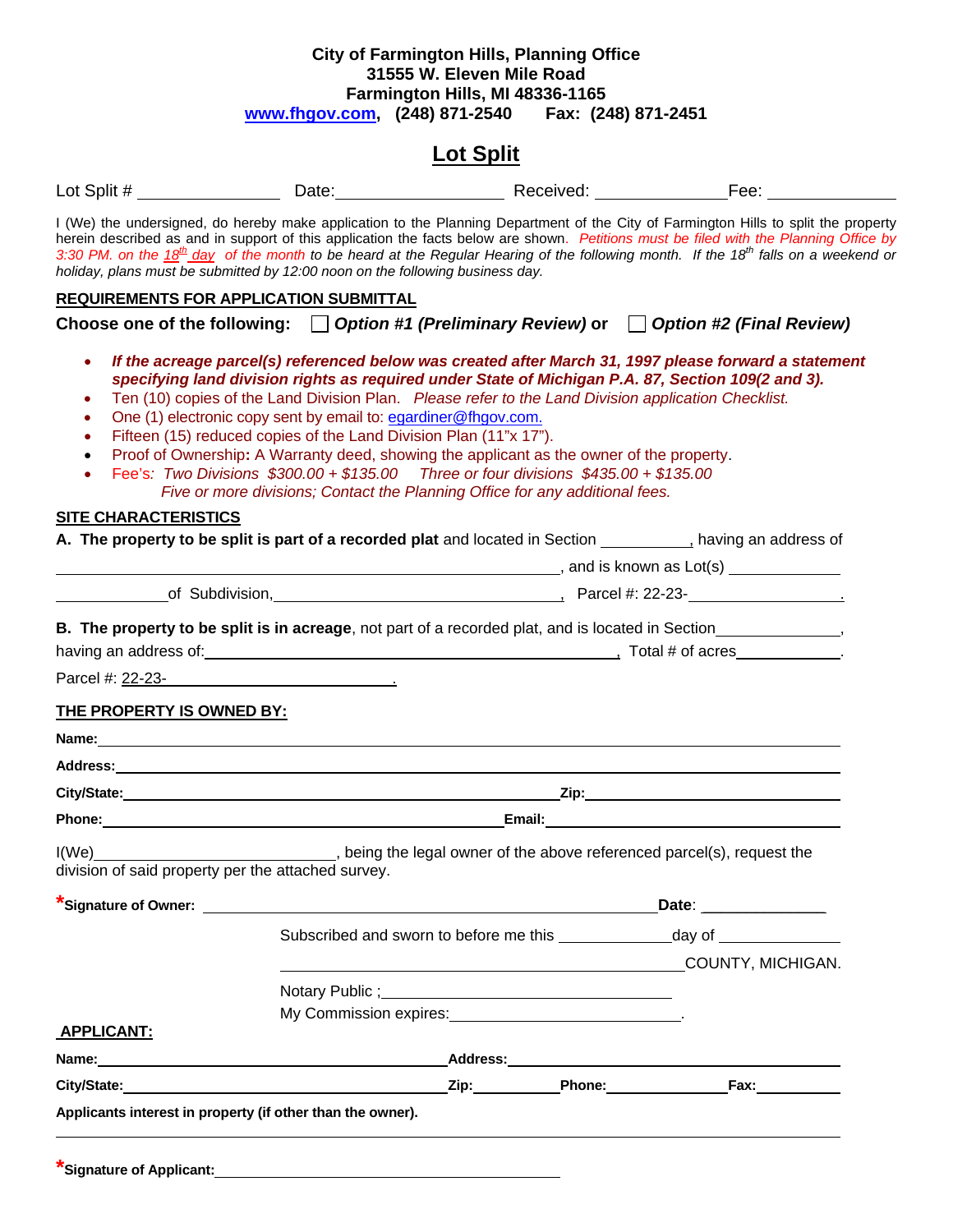### *1.* **TAX BILLING INFORMATION**:

Please indicate the names and addresses where the tax bills are to be sent for each new parcel created. Attach additional pages, if necessary:

| $\overline{\phantom{a}}$ |  |
|--------------------------|--|
|                          |  |

NOTE: If mailing address is different than property address, please list both.

### *2. IF SUBMITTING FOR PRELIMINARY LAND DIVISION APPROVAL,* **THE FOLLOWING STATEMENT OF UNDERSTANDING MUST BE SIGNED:**

I the undersigned understand that the submission of a Preliminary Drawing is for the purposes of gaining preliminary approval and shall not constitute the submittal of a final plan. Therefore, the City is not required to grant final approval on this proposal within forty-five (45) days of its submittal.

## **\*Signature of Petitioner:**

The applicant must submit a final plan meeting all requirements within six months of preliminary approval.

#### **\_\_\_\_\_\_\_\_\_\_\_\_\_\_\_\_\_\_\_\_\_\_\_\_\_\_\_\_\_\_DO NOT WRITE BELOW THIS LINE\_\_\_\_\_\_\_\_\_\_\_\_\_\_\_\_\_\_\_\_\_\_ \*\*\*\*\*\*\*\*\*\*\*\*\*\*\*\*\*\*\*\*\*\*\*\*\*\*\*\*\*\*\*\***

| <b>ENGINEERING OFFICE APPROVAL:</b> |
|-------------------------------------|
|                                     |

Approval: Yes \_\_\_ No \_\_ Date:

| <b>FIRE DEPARTMENT APPROVAL:</b> |    |  | ASSESSING OFFICE APPROVAL: |       |
|----------------------------------|----|--|----------------------------|-------|
| Approval: Yes                    | Νo |  | Approval:<br>Yes<br>Nc     | Date: |

*PLANNING OFFICE APPROVAL:* 

Planning Commission Approval: Yes \_\_\_\_\_\_\_\_\_ No \_\_\_\_\_\_ Date: \_\_\_\_\_\_\_\_\_\_ Fees Paid: Yes \_\_\_\_\_\_\_\_ No \_\_\_\_\_\_\_\_

## *FINAL APPROVAL:*

\_\_\_\_\_\_\_\_\_

ALL Ordinance requirements have been met and all Planning Commission conditions have been complied with:

Yes: \_\_\_\_\_ No: \_\_\_\_\_ Date: \_\_\_\_\_\_\_\_\_\_\_\_\_

COMMENTS: \_\_\_\_\_\_\_\_\_\_\_\_\_\_\_\_\_\_\_\_\_\_\_\_\_\_\_\_\_\_\_\_\_\_ \_\_\_\_\_\_\_\_\_\_\_\_\_\_\_\_\_\_\_\_\_\_\_\_\_\_\_\_\_\_\_\_\_\_\_\_\_\_\_\_\_\_\_\_\_\_

\_\_\_\_\_\_\_\_\_\_\_\_\_\_\_\_\_\_\_\_\_\_\_\_\_\_\_\_\_\_\_\_\_\_\_\_\_\_\_\_\_\_\_\_\_\_\_\_\_\_\_ \_\_\_\_\_\_\_\_\_\_\_\_\_\_\_\_\_\_\_\_\_\_\_\_\_\_\_\_\_\_\_\_\_\_\_\_\_\_\_\_\_\_\_\_\_\_\_\_\_\_\_ \_\_\_\_\_\_\_\_\_\_\_\_\_\_\_\_\_\_\_\_\_\_\_\_\_\_\_\_\_\_\_\_\_\_\_\_\_\_\_\_\_\_\_\_\_\_\_\_\_\_\_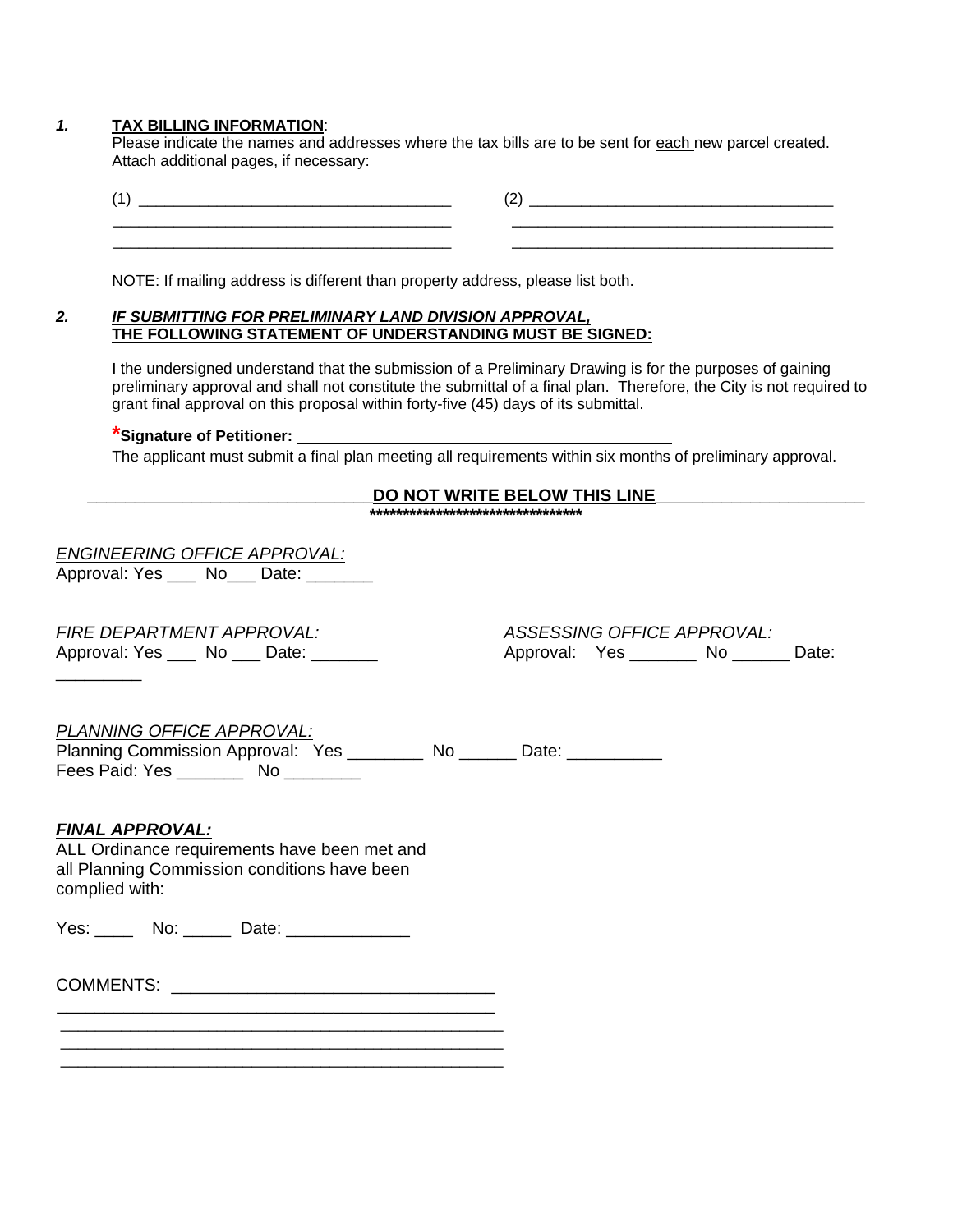# **City of Farmington Hills Land Division Plan Review Application Introduction**

## PLEASE READ THE FOLLOWING CAREFULLY:

Applications for Land Division under Farmington Hills City Code Subdivision of Land, Article VI, Sections 27-101 through 130 may apply under **one** of two options outlined below:

## *Option 1) LOT SPLIT APPLICATION PROCESS FOR PRELIMINARY LAND DIVISION APPROVAL AND FINAL LAND DIVISION PLAN APPROVAL:*

**Submission of Preliminary Land Division Plan**: All completed applications shall be submitted to the Planning Office (See Application for Land Division Plan Review and Checklist.) The Planning Office shall forward a copy of the completed application package to the Assessing, Engineering, Fire and City Attorney's Offices for their review.

**Review:** The Planning Commission shall review each application and make one (1) of the following decisions.

- **1.** Preliminary Approval of Lot Split Application. A Final Land Division Plan must be submitted within six months for review for Final Approval.
- **2.** Preliminary Approval of Lot Split Application with conditions, including the requirement of Final Land Division Plan Review for Approval.
- **3.** Denial of Lot Split Application and forward reasons for denial.

The Planning Office shall forward verification of the action of the Planning Commission.

**Submission of a Final Land Division Plan:** The applicant must submit a Final Land Division Plan for Final Review meeting all ordinance requirements within six months of preliminary approval. (See Option 2.)

# *Option 2) LOT SPLIT APPLICATION PROCESS FOR FINAL LAND DIVISION APPROVAL:*

**Submission of a Final Land Division Plan:** All completed applications (See Application for Land Division Plan Review and Checklist.) shall be submitted to the Planning Office. The Planning Office shall forward a copy of the completed application package to the Assessing, Engineering, Fire and City Attorney's Offices for their review.

**Review:** The Planning Commission shall review each application and make one (1) of the following decisions.

- **1.** Approval of Lot Split Application
- **2.** Approval of Lot Split Application with conditions.
- **3.** Denial of Lot Split Application and forward reasons for denial.

**Final Review and Recording:** The Planning Office shall review each application following the action of the Planning Commission. Once the Planning Office has received verification from each office of compliance with all ordinance requirements, the application will be forwarded to the Assessor's Office for recording. The Assessor's Office should be contacted directly for information regarding how the split will impact tax billing.